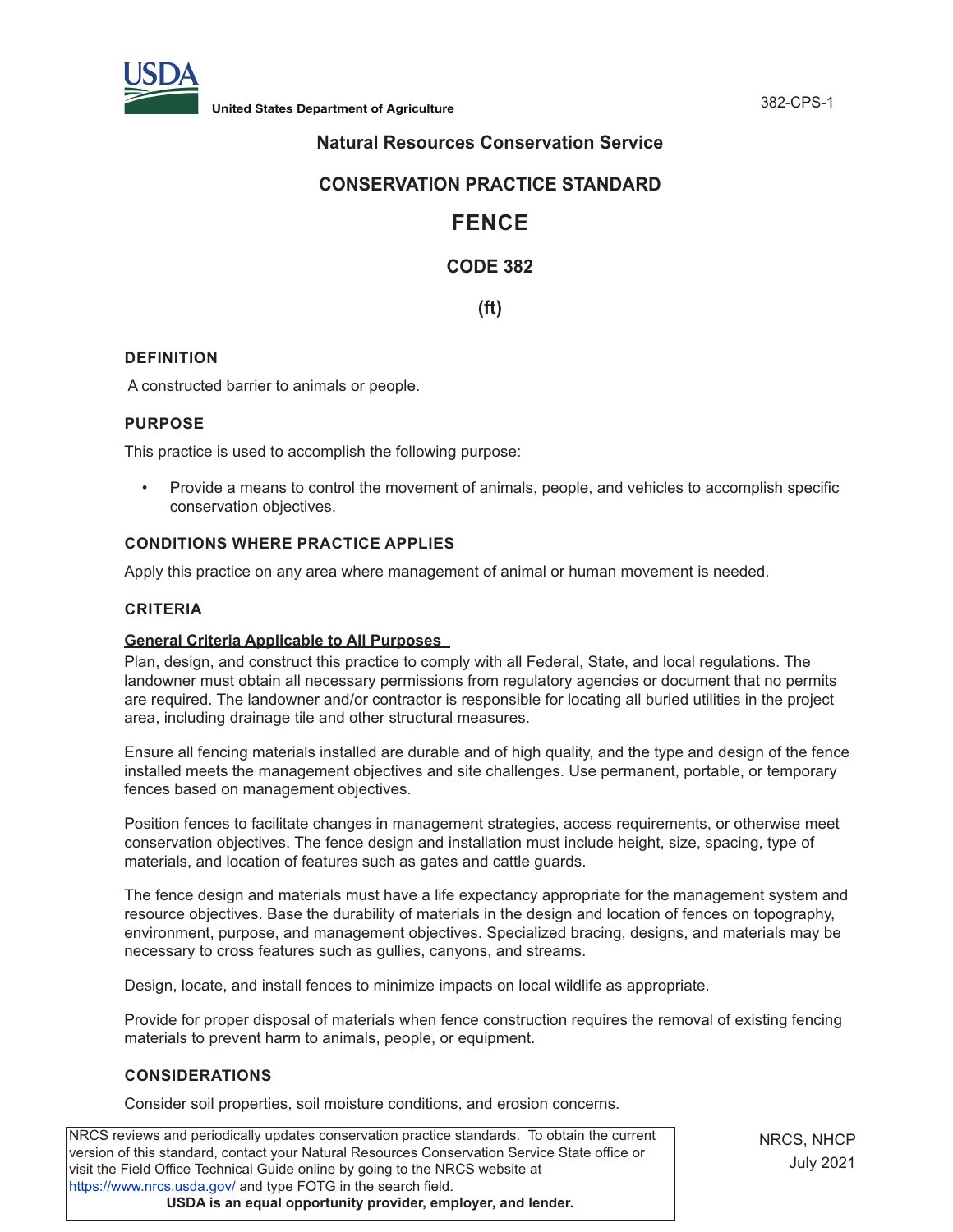Consider livestock management and adaptive grazing strategies, trailing, access to water facilities, and wildlife deterrence or passage.

Consider animal and human safety concerns by enhancing visibility of fences through design materials, fence markers, signage or fladry systems (line of rope mounted along the top of a fence, from which are suspended strips of fabric or colored flags that will flap in a breeze).

Consider using natural barriers where appropriate and design and locate fences to ease access for construction, maintenance, and landscape aesthetics.

Establish cleared rights-of-way to facilitate fence construction and maintenance where applicable. Avoid clearing of vegetation during the nesting and brood rearing seasons for migratory and ground nesting birds.

#### **PLANS AND SPECIFICATIONS**

Prepare plans and specifications that describe the requirements for applying the practice according to the requirements of this standard. As a minimum, include—

- Plan view or map showing layout of fence and location of gates.
- Details for fence installation showing post spacing, bracing, and gate installation.
- Material quantities and requirements.

#### **OPERATION AND MAINTENANCE**

Regular inspection of permanent, temporary, and portable fences is a part of an ongoing maintenance program that ensures proper function of the fence for the lifespan of the practice. As a minimum, include the folowing in the operation and maintenance plan:

- Conduct inspections of fences after storms and other disturbance events
- Repair or replacement of loose or broken material, gates, and other forms of ingress and egress
- Removal of trees and limbs
- Repair or replacement of water gaps as necessary
- Repair of eroded areas as necessary
- Repair or replacement of markers or other safety and control features as required
- Maintain fladry or signage as necessary

#### **REFERENCES**

Bell, H.M. 1973. Rangeland Management for Livestock Production. University of Oklahoma Press. Norman, OK.

Heady, H.F. and R.D. Child. 2002. Rangeland Ecology and Management, Third Edition. Routledge, NY.

Holechek, J.L., R.D. Pieper, and C.H. Herbel. 2001. Range Management: Principles and Practices. Prentice Hall, NJ.

Jakes, A.F., P.F. Jones, L.C. Paige, R.G. Seidler, M.P. Juijser. 2018. A Fence Runs Through It: A Call for Greater Attention to the Influence of Fences on Wildlife and Ecosystems. Biological Conservation, vol. 227, pp. 310–318. doi:10.1016/j.biocon.2018.09.026.

Paige, C. 2012. A Landowner's Guide to Fences and Wildlife: Practical Tips to Make Your Fences Wildlife Friendly. Wyoming Land Trust. Pinedale, WY.

Sherry, J. 2020. IB: 20-10-A. Installing Turbo Fladry: An Informal Guide, Issue Brief. The Natural Resources Defense Council, NY.